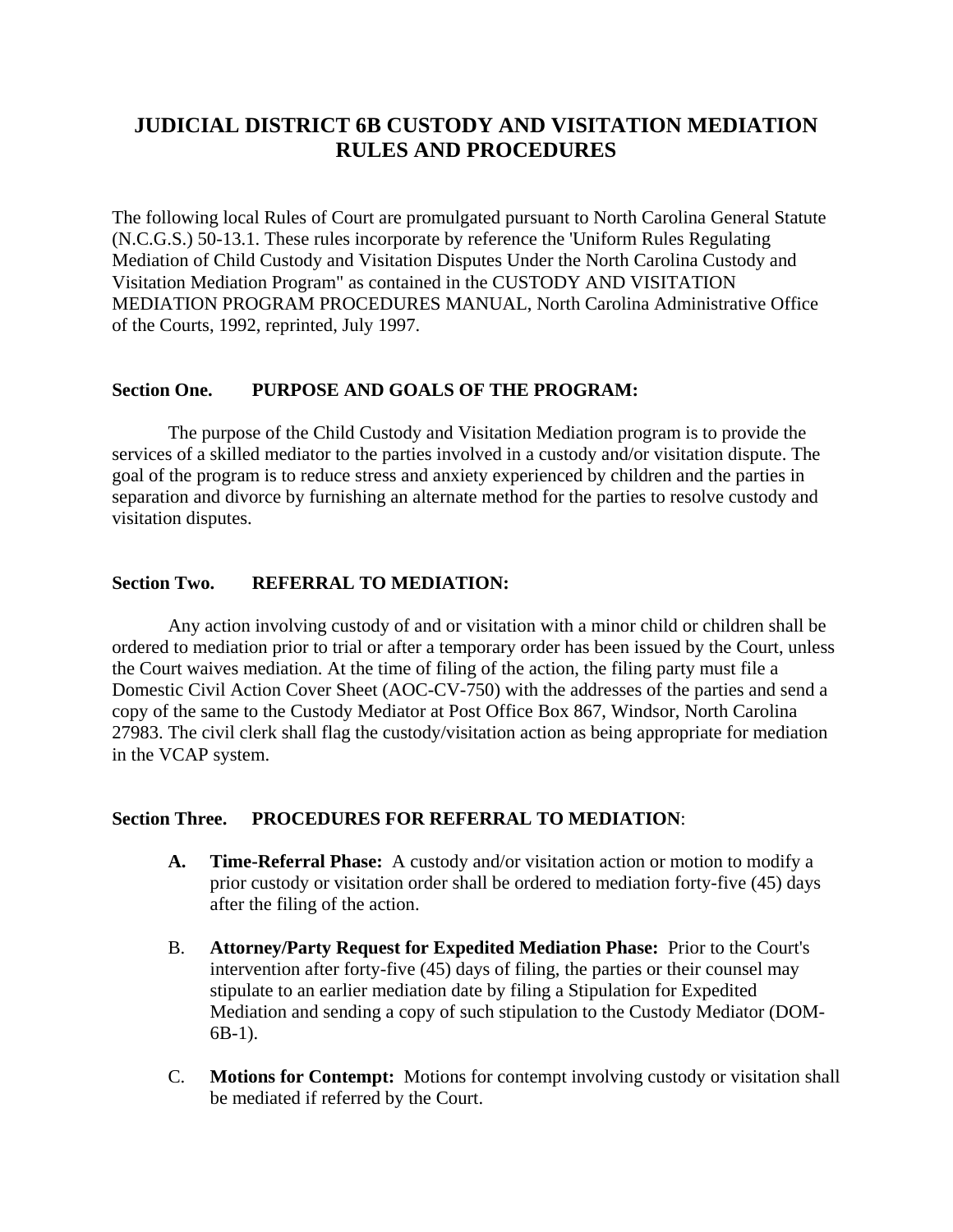- D. **Modification of Parenting Agreement:** Parties may mutually agree to return to mediation to modify their existing parenting agreement by forwarding a Motion and Order to Return to Custody Mediation (AOC-CV-634) to the Chief District Court Judge's Judicial Assistant for the Court's consideration.
- E. The Chief District Court Judge may order any previously filed custody/visitation actions to mediation that are beyond the 45-day period in Subsection A above, if such actions have not been exempted from mediation by judicial order.
- **F.** No discovery regarding a custody or visitation claim shall be served, noticed, or conducted until the mediation process is complete or the claim has been exempted from mediation by judicial order. Except for oral depositions of parties, discovery may proceed regarding financial information

## **Section Four. WAIVER OF MEDIATION:**

- A. On its own motion, or that of either party, the Court may waive mediation of a contested custody or visitation matter for good cause. Good cause includes, but is not limited to, a showing of undue hardship to a party, an agreement between the parties for voluntary mediation subject to court approval, allegations of abuse or neglect of the minor child, allegations of alcohol or drug abuse, domestic abuse, or of severe psychological, psychiatric, or emotional problems. A showing by either party that the party resides more than fifty miles from the court shall be considered good cause. If the party residing outside the area agrees, mediation may still proceed. **ALL REQUESTS FOR WAIVER OF MEDIATION, INCLUDING 50-MILE WAIVER REQUESTS, MUST BE MADE TO THE COURT.**
- **B.** In order to seek a waiver of mediation, the attorney or party must file a Motion for Waiver of Mediation (DOM-6B-2) with the Clerk of Superior Court and a REQUEST FOR A CIVIL ACTION HEARING/TRIAL form with the Chief District Court Judge's Judicial Assistant to have the motion calendared. Such requests shall be given priority in calendaring and in hearing. The Court will enter approval of a Motion for Waiver of Mediation on an ORDER ON CHILD CUSTODY MEDIATION (AOC-CV-630) and the clerk will forward a copy of said order to the Custody Mediator and to the Chief District Court Judge's Judicial Assistant.

### **Section Five. THE MEDIATION PROCESS:**

A. Prior to the mediation session, a group orientation session will be held during which the goals and procedures of the mediation process will be explained to the parties. The group orientation will be held on a regular schedule maintained in the Custody Mediator's office. The parties involved will schedule their private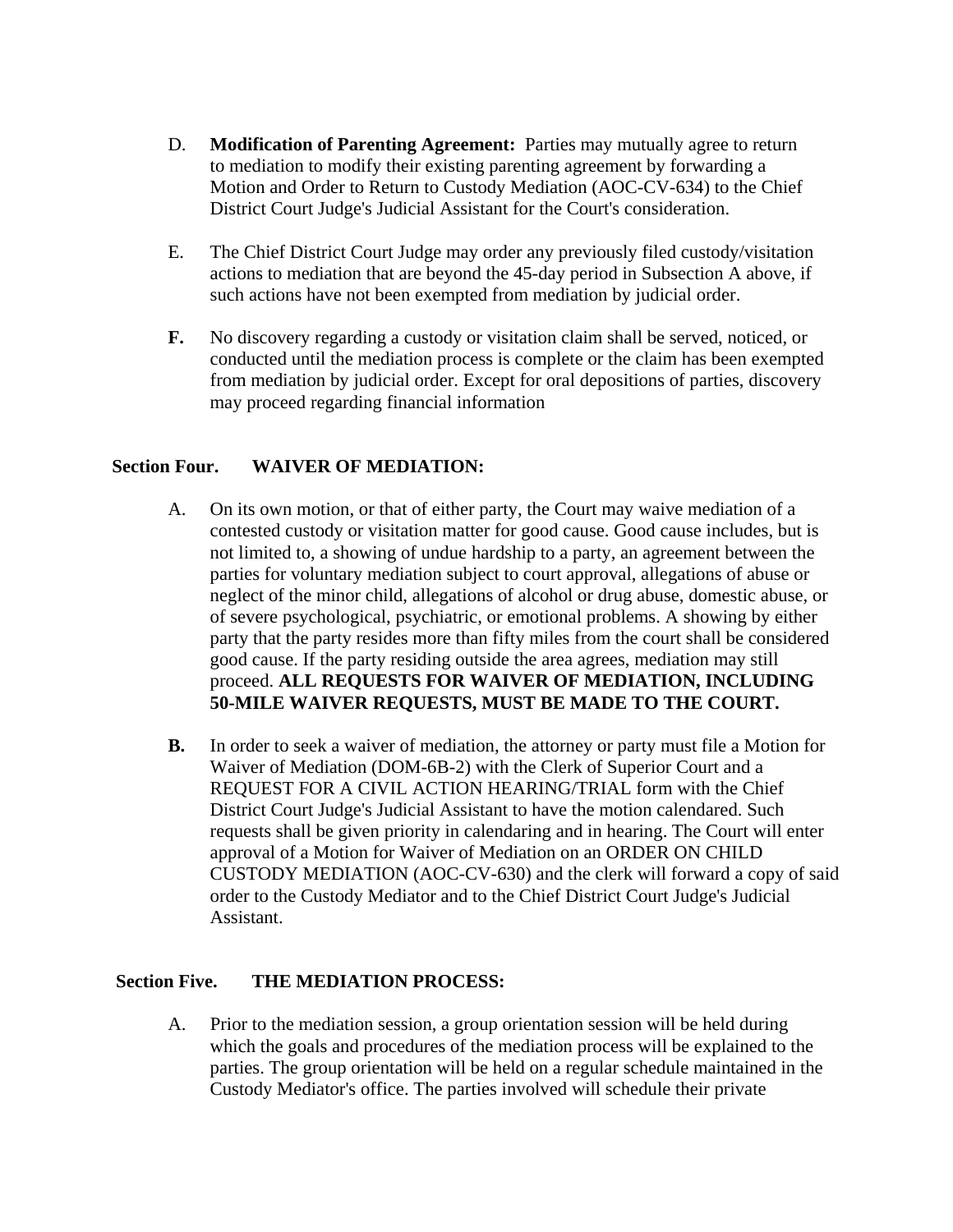mediation session at the time of orientation. Parties are required to attend the group orientation and at least one private mediation session before withdrawing &om the process.

- **B.** The Custody Mediator shall notify the attorneys of the date, time, and place for the parties' group orientation session by use of an ORDER ON CHILD CUSTODY MEDIATION (AOC-CV-630) ten (10) days prior to the Group Orientation date. Attached to every notice *shall* be a letter from the Chief District Court Judge concerning mediation (DOM-6B-3). Counsel shall ensure that their clients receive a copy of the notice and letter. Where there is no counsel of record, the parties shall be notified directly.
- C. Parties who fail to comply with the ORDER ON CHILD CUSTODY MEDIATION shall be subject to the contempt powers of the Court.
- D. Parties permitted to be present in mediation are only those named in the suit. Attorneys are generally not present at the mediation session The participation of persons other than the parties will only be with the consent of the parties and at the discretion of the Mediator.
- E. Pursuant to N.C.G.S. 50-13.l(e), the discussions in the mediation proceeding shall be confidential and except as provided in the statute, all verbal or written communications from either or both parties to the Mediator or between the parties in the presence of the Mediator made in a proceeding pursuant to this section are absolutely privileged and inadmissible in court.
- F. Pursuant to N.C.G.S. 50-13.l(f), neither the Mediator nor any party or other person involved in mediation sessions shall be competent to testify to communications made during or in furtherance of such mediation sessions; provided, communications made in furtherance of a crime or fraud are not privileged.
- G. The Custody Mediator in her/his discretion may terminate the mediation if the Mediator receives information during the course of the mediation that shows that continuing mediation would be inappropriate for reasons of safety, welfare, or psychological dynamics.

## **Section Six. THE PARENTING AGREEMENT:**

**A.** If the parties are able to reach a full parenting agreement, the Mediator will prepare a final draft and mail copies to both parties and their attorneys, advising the parties to review the agreement with their attorneys. A time will be scheduled for the parties to return to the Custody Mediator to sign the final draft within a timely manner. Final signed agreements shall be presented to the Court by the Custody Mediator. The Court shall review each parenting agreement, and, if acceptable,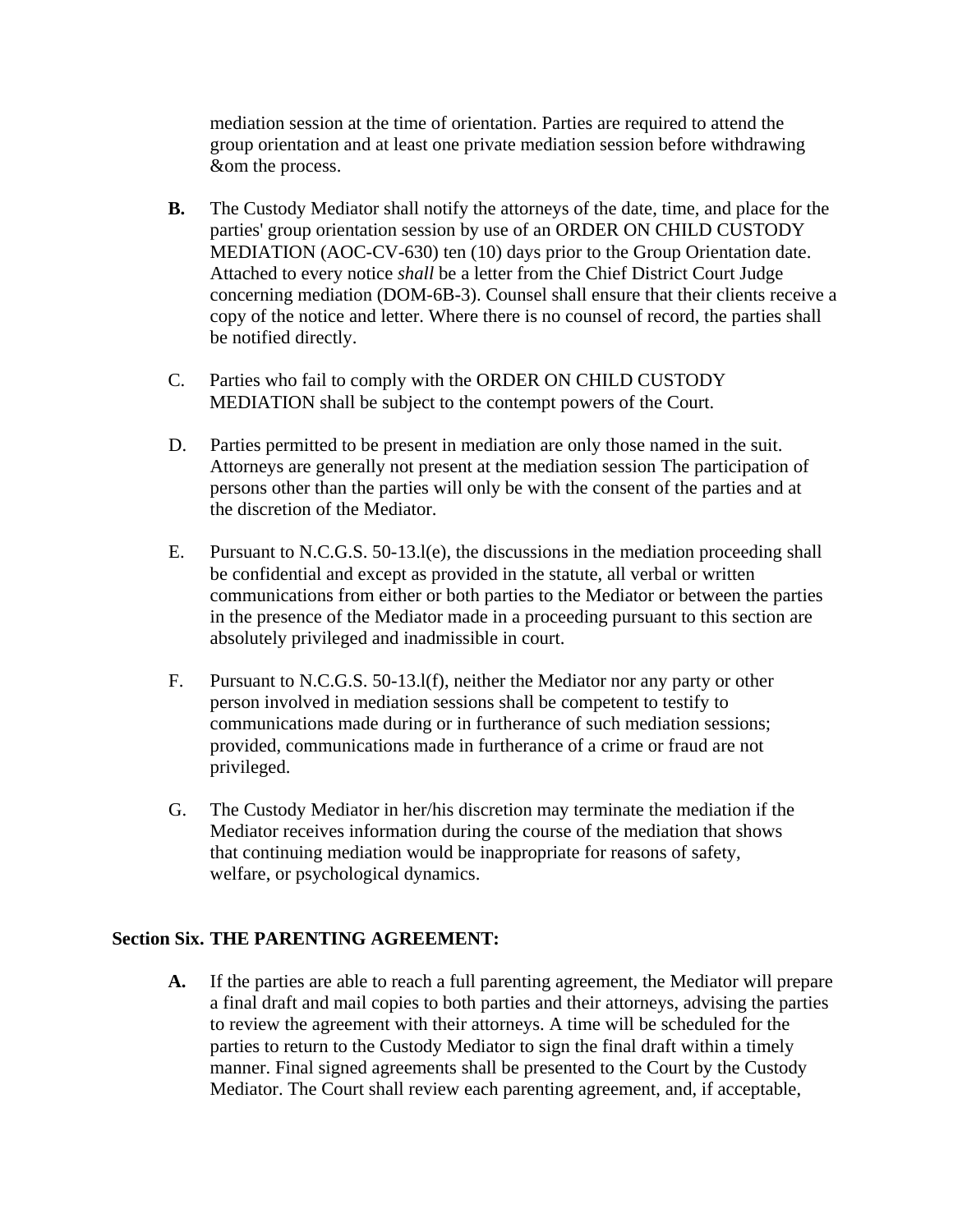shall sign an ORDER APPROVING PARENTING AGREEMENT (AOC-CV-631) as an order of the Court. The order and parenting agreement shall be filed with the Clerk of Superior Court by the Custody Mediator. The Custody Mediator shall forward a copy of the ORDER APPROVING PARENTING AGREEMENT to the Chief District Court Judge's Judicial Assistant.

- **B.** If a partial agreement is reached, the Mediator will prepare a final draft of the partial agreement and mail copies to both parties and their attorneys. As with the full agreement, the parties will be scheduled to return and sign the final draft once they have reviewed the copy with their attorneys. Final signed partial agreements shall be presented to the Court by the Custody Mediator. The Court shall review each partial parenting agreement and, if acceptable, shall sign an ORDER APPROVING PARENTING AGREEMENT as an order of the Court. The order and partial parenting agreement shall be filed with the Clerk of Superior Court by the Custody Mediator. The Mediator will refer the unresolved issues for calendaring by having a judge sign an ORDER TO CALENDAR CUSTODYMSITATION DISPUTE (DOM-6B-4). The Mediator shall file the above order in the respective Clerk's office and shall forward a copy of the order to the Chief District Court Judge's Judicial Assistant. Calendaring shall be as in other civil matters.
- C. If the parties fail to reach any agreement, the Mediator will refer the case for calendaring by having a judge sign an ORDER TO CALENDAR CUSTODYNISITATION DISPUTE (DOM-6B-4). The Mediator shall file the above order in the respective Clerk's office and shall forward a copy of the order to the Chief District Court Judge's Judicial Assistant. Calendaring shall be as in other civil matters.
- D. The Custody Mediator shall mail copies of all orders entered pursuant to this section with the Clerk of Superior Court's file stamp to the parties and their counsel if applicable.

### **Section Seven. DISPOSITION OF ISSUES BY OTHER THAN MEDIATION:**

When custody and/or visitation issues have been completely settled by consent or dismissal, the issues will not be removed from the mediation process until a file-stamped copy of the signed consent order or dismissal is provided by the moving party to the Chief District Court Judge's Judicial Assistant and to the Custody Mediator.